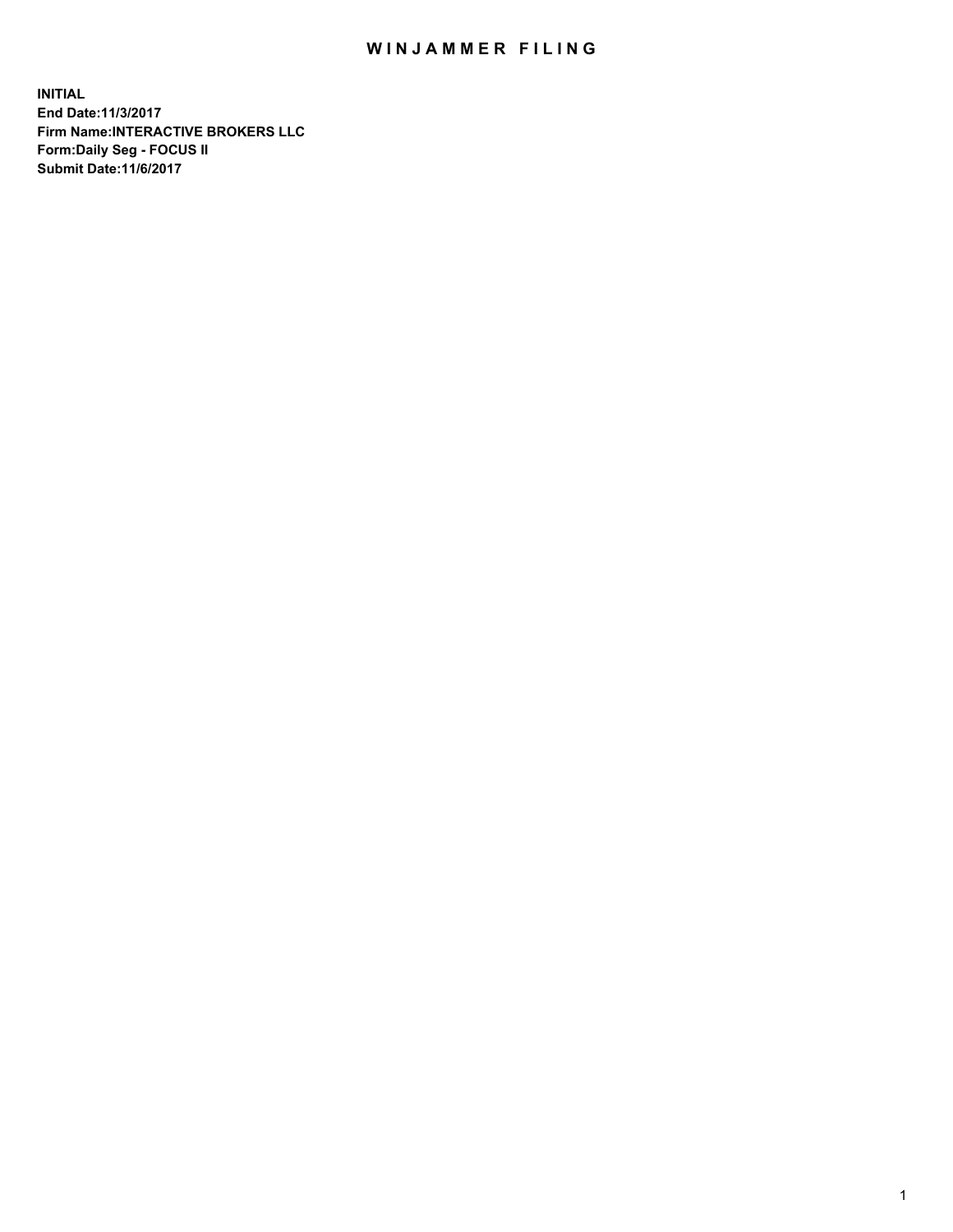## **INITIAL End Date:11/3/2017 Firm Name:INTERACTIVE BROKERS LLC Form:Daily Seg - FOCUS II Submit Date:11/6/2017 Daily Segregation - Cover Page**

| Name of Company<br><b>Contact Name</b><br><b>Contact Phone Number</b><br><b>Contact Email Address</b>                                                                                                                                                                                                                          | <b>INTERACTIVE BROKERS LLC</b><br><b>James Menicucci</b><br>203-618-8085<br>jmenicucci@interactivebrokers.c<br>om |
|--------------------------------------------------------------------------------------------------------------------------------------------------------------------------------------------------------------------------------------------------------------------------------------------------------------------------------|-------------------------------------------------------------------------------------------------------------------|
| FCM's Customer Segregated Funds Residual Interest Target (choose one):<br>a. Minimum dollar amount: ; or<br>b. Minimum percentage of customer segregated funds required:%; or<br>c. Dollar amount range between: and; or<br>d. Percentage range of customer segregated funds required between:% and%.                          | $\overline{\mathbf{0}}$<br>0<br>155,000,000 245,000,000<br>0 <sub>0</sub>                                         |
| FCM's Customer Secured Amount Funds Residual Interest Target (choose one):<br>a. Minimum dollar amount: ; or<br>b. Minimum percentage of customer secured funds required:%; or<br>c. Dollar amount range between: and; or<br>d. Percentage range of customer secured funds required between: % and %.                          | $\overline{\mathbf{0}}$<br>0<br>80,000,000 120,000,000<br>0 <sub>0</sub>                                          |
| FCM's Cleared Swaps Customer Collateral Residual Interest Target (choose one):<br>a. Minimum dollar amount: ; or<br>b. Minimum percentage of cleared swaps customer collateral required:% ; or<br>c. Dollar amount range between: and; or<br>d. Percentage range of cleared swaps customer collateral required between:% and%. | $\overline{\mathbf{0}}$<br>$\overline{\mathbf{0}}$<br>0 <sub>0</sub><br><u>00</u>                                 |

Attach supporting documents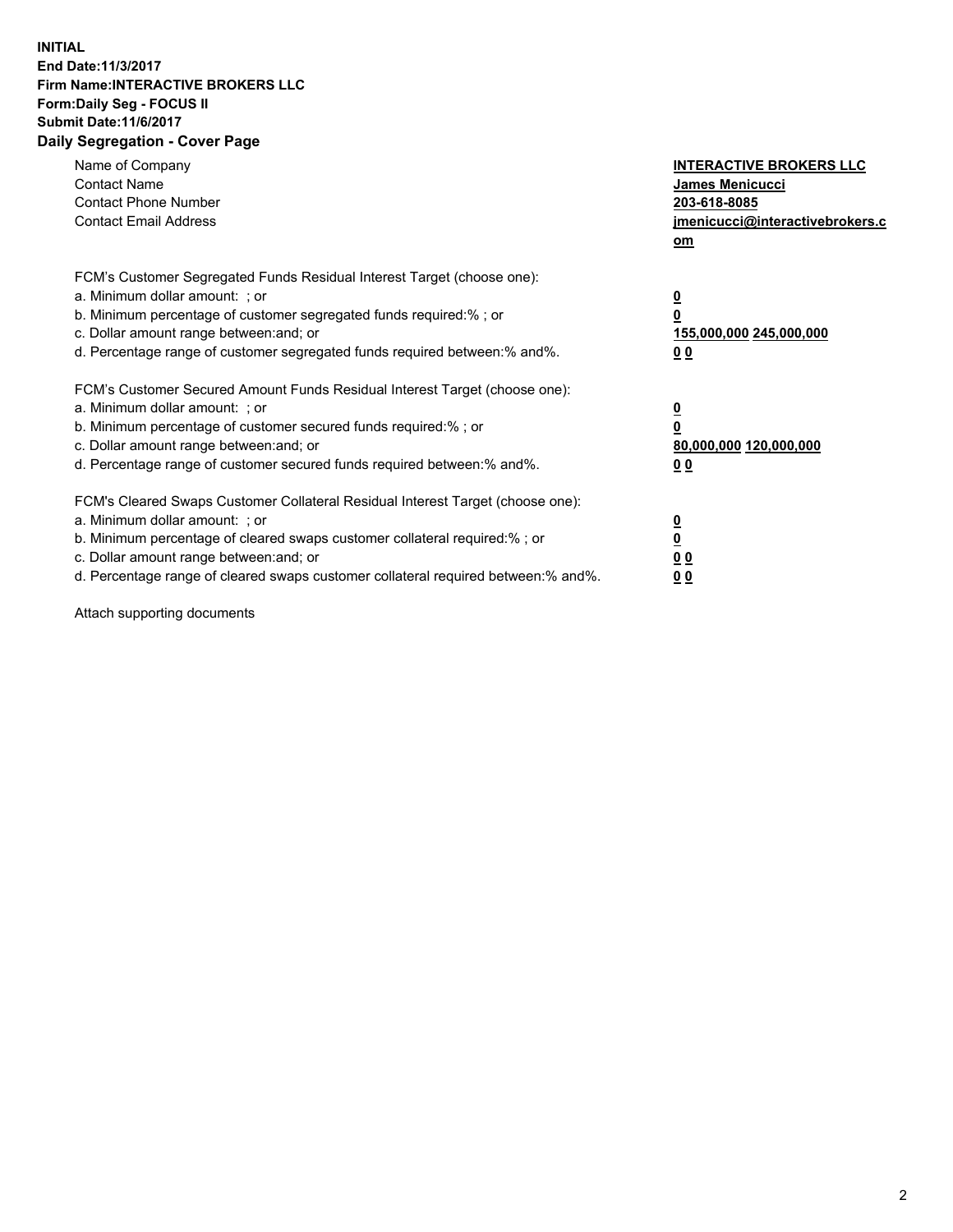## **INITIAL End Date:11/3/2017 Firm Name:INTERACTIVE BROKERS LLC Form:Daily Seg - FOCUS II Submit Date:11/6/2017**

|     | <b>Daily Segregation - Secured Amounts</b>                                                  |                                   |
|-----|---------------------------------------------------------------------------------------------|-----------------------------------|
|     | Foreign Futures and Foreign Options Secured Amounts                                         |                                   |
|     | Amount required to be set aside pursuant to law, rule or regulation of a foreign            | $0$ [7305]                        |
|     | government or a rule of a self-regulatory organization authorized thereunder                |                                   |
| 1.  | Net ledger balance - Foreign Futures and Foreign Option Trading - All Customers             |                                   |
|     | A. Cash                                                                                     | 423,919,931 [7315]                |
|     | B. Securities (at market)                                                                   | $0$ [7317]                        |
| 2.  | Net unrealized profit (loss) in open futures contracts traded on a foreign board of trade   | 16,823,271 [7325]                 |
| 3.  | Exchange traded options                                                                     |                                   |
|     | a. Market value of open option contracts purchased on a foreign board of trade              | 28,316 [7335]                     |
|     | b. Market value of open contracts granted (sold) on a foreign board of trade                | $-107,640$ [7337]                 |
| 4.  | Net equity (deficit) (add lines 1.2. and 3.)                                                | 440,663,878 [7345]                |
| 5.  | Account liquidating to a deficit and account with a debit balances - gross amount           | <b>2,646</b> [7351]               |
|     | Less: amount offset by customer owned securities                                            | 0 [7352] 2,646 [7354]             |
| 6.  | Amount required to be set aside as the secured amount - Net Liquidating Equity              | 440,666,524 [7355]                |
|     | Method (add lines 4 and 5)                                                                  |                                   |
| 7.  | Greater of amount required to be set aside pursuant to foreign jurisdiction (above) or line | 440,666,524 [7360]                |
|     | 6.                                                                                          |                                   |
|     | FUNDS DEPOSITED IN SEPARATE REGULATION 30.7 ACCOUNTS                                        |                                   |
| 1.  | Cash in banks                                                                               |                                   |
|     | A. Banks located in the United States                                                       | 139,516,830 [7500]                |
|     | B. Other banks qualified under Regulation 30.7                                              | 0 [7520] 139,516,830 [7530]       |
| 2.  | Securities                                                                                  |                                   |
|     | A. In safekeeping with banks located in the United States                                   | 340,621,490 [7540]                |
|     | B. In safekeeping with other banks qualified under Regulation 30.7                          | 0 [7560] 340,621,490 [7570]       |
| 3.  | Equities with registered futures commission merchants                                       |                                   |
|     | A. Cash                                                                                     | $0$ [7580]                        |
|     | <b>B.</b> Securities                                                                        | $0$ [7590]                        |
|     | C. Unrealized gain (loss) on open futures contracts                                         | $0$ [7600]                        |
|     | D. Value of long option contracts                                                           | $0$ [7610]                        |
|     | E. Value of short option contracts                                                          | 0 [7615] 0 [7620]                 |
| 4.  | Amounts held by clearing organizations of foreign boards of trade                           |                                   |
|     | A. Cash                                                                                     | $0$ [7640]                        |
|     | <b>B.</b> Securities                                                                        | $0$ [7650]                        |
|     | C. Amount due to (from) clearing organization - daily variation                             | $0$ [7660]                        |
|     | D. Value of long option contracts                                                           | $0$ [7670]                        |
|     | E. Value of short option contracts                                                          | 0 [7675] 0 [7680]                 |
| 5.  | Amounts held by members of foreign boards of trade                                          |                                   |
|     | A. Cash                                                                                     | 81,378,650 [7700]                 |
|     | <b>B.</b> Securities                                                                        | 0 [7710]                          |
|     | C. Unrealized gain (loss) on open futures contracts                                         | 5,877,518 [7720]                  |
|     | D. Value of long option contracts                                                           | 28,316 [7730]                     |
|     | E. Value of short option contracts                                                          | -107,640 [7735] 87,176,844 [7740] |
| 6.  | Amounts with other depositories designated by a foreign board of trade                      | $0$ [7760]                        |
| 7.  | Segregated funds on hand                                                                    | $0$ [7765]                        |
| 8.  | Total funds in separate section 30.7 accounts                                               | 567, 315, 164 [7770]              |
| 9.  | Excess (deficiency) Set Aside for Secured Amount (subtract line 7 Secured Statement         | 126,648,640 [7380]                |
|     | Page 1 from Line 8)                                                                         |                                   |
| 10. | Management Target Amount for Excess funds in separate section 30.7 accounts                 | 80,000,000 [7780]                 |
| 11. | Excess (deficiency) funds in separate 30.7 accounts over (under) Management Target          | 46,648,640 [7785]                 |
|     |                                                                                             |                                   |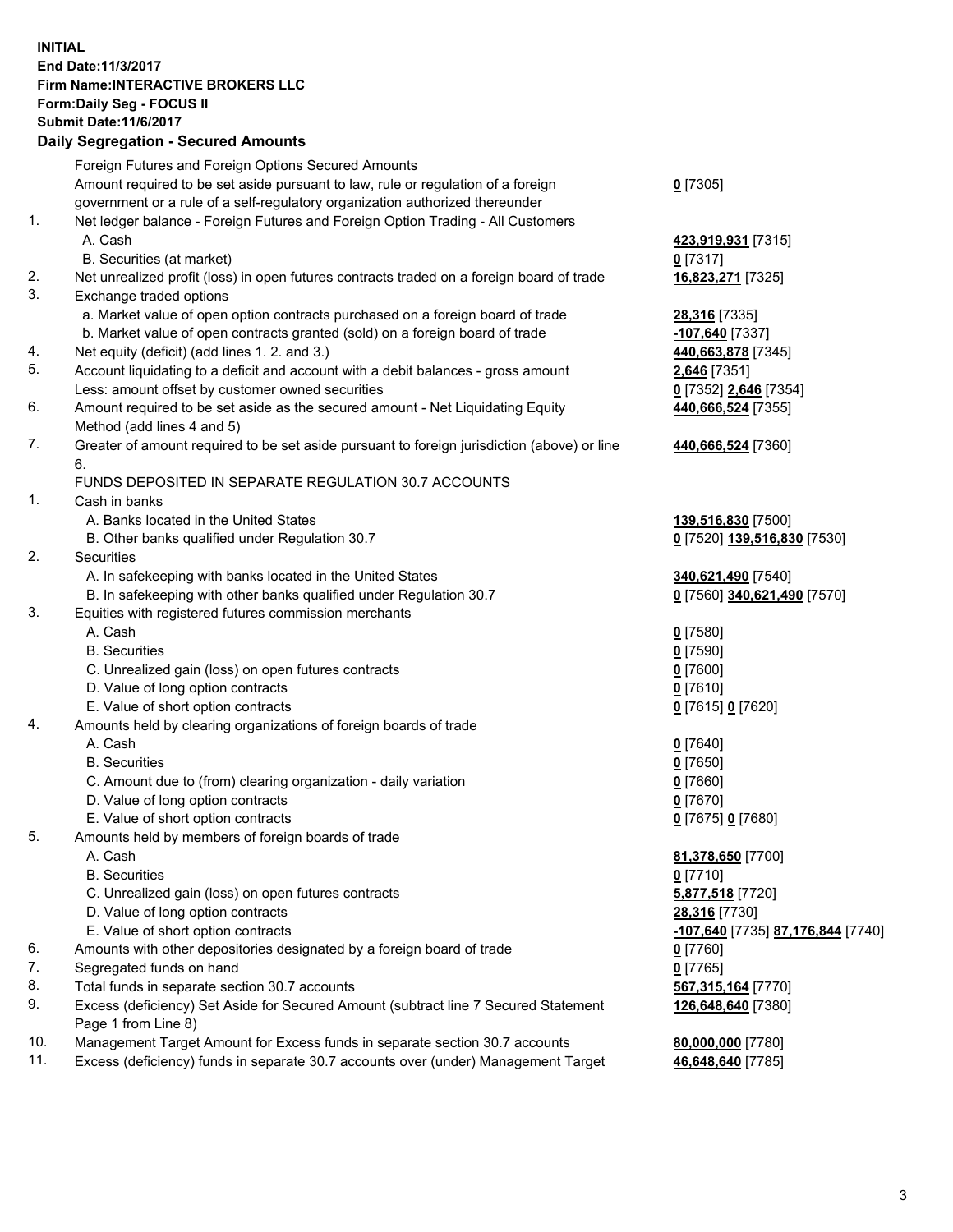**INITIAL End Date:11/3/2017 Firm Name:INTERACTIVE BROKERS LLC Form:Daily Seg - FOCUS II Submit Date:11/6/2017 Daily Segregation - Segregation Statement** SEGREGATION REQUIREMENTS(Section 4d(2) of the CEAct) 1. Net ledger balance A. Cash **4,687,844,005** [7010] B. Securities (at market) **0** [7020] 2. Net unrealized profit (loss) in open futures contracts traded on a contract market **-107,162,663** [7030] 3. Exchange traded options A. Add market value of open option contracts purchased on a contract market **130,319,003** [7032] B. Deduct market value of open option contracts granted (sold) on a contract market **-245,522,452** [7033] 4. Net equity (deficit) (add lines 1, 2 and 3) **4,465,477,893** [7040] 5. Accounts liquidating to a deficit and accounts with debit balances - gross amount **206,401** [7045] Less: amount offset by customer securities **0** [7047] **206,401** [7050] 6. Amount required to be segregated (add lines 4 and 5) **4,465,684,294** [7060] FUNDS IN SEGREGATED ACCOUNTS 7. Deposited in segregated funds bank accounts A. Cash **579,132,404** [7070] B. Securities representing investments of customers' funds (at market) **2,815,753,920** [7080] C. Securities held for particular customers or option customers in lieu of cash (at market) **0** [7090] 8. Margins on deposit with derivatives clearing organizations of contract markets A. Cash **20,415,259** [7100] B. Securities representing investments of customers' funds (at market) **1,368,564,693** [7110] C. Securities held for particular customers or option customers in lieu of cash (at market) **0** [7120] 9. Net settlement from (to) derivatives clearing organizations of contract markets **3,757,892** [7130] 10. Exchange traded options A. Value of open long option contracts **130,265,184** [7132] B. Value of open short option contracts **-245,474,970** [7133] 11. Net equities with other FCMs A. Net liquidating equity **0** [7140] B. Securities representing investments of customers' funds (at market) **0** [7160] C. Securities held for particular customers or option customers in lieu of cash (at market) **0** [7170] 12. Segregated funds on hand **0** [7150] 13. Total amount in segregation (add lines 7 through 12) **4,672,414,382** [7180] 14. Excess (deficiency) funds in segregation (subtract line 6 from line 13) **206,730,088** [7190] 15. Management Target Amount for Excess funds in segregation **155,000,000** [7194]

16. Excess (deficiency) funds in segregation over (under) Management Target Amount Excess

**51,730,088** [7198]